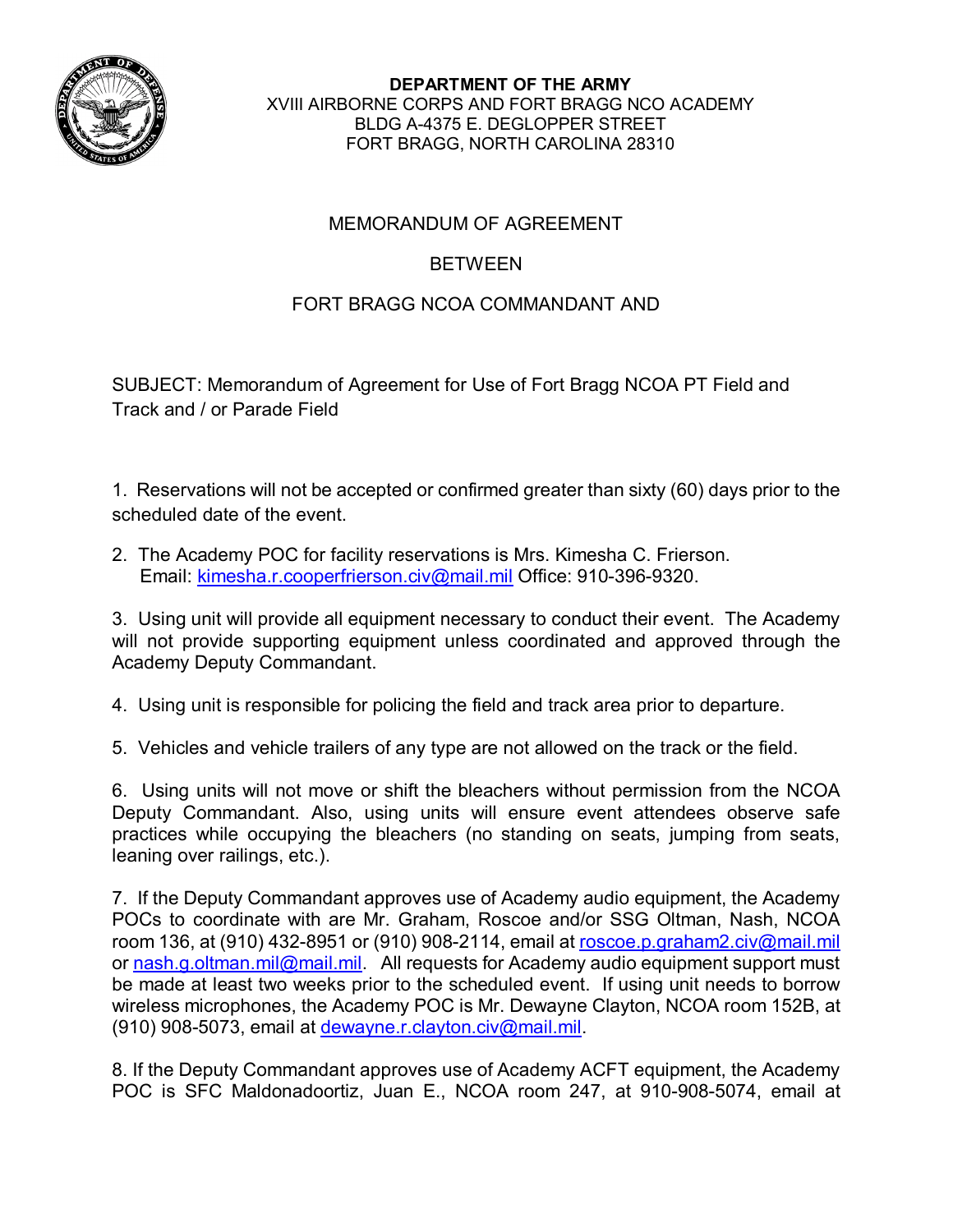SUBJECT: Memorandum of Agreement for NCOA PT Field, Track and/or Parade Field Use

[juan.e.maldonadoortiz.mil@mail.mil.](mailto:juan.e.maldonadoortiz.mil@mail.mil) All requests for Academy ACFT equipment must be made at least two weeks prior to the scheduled event.

9. Using unit is solely responsible for coordinating use of and paying for portable latrines, if applicable. The event NCOIC or OIC must inform the Academy reservation POC if they plan on emplacing portable latrines on Academy property. Portable latrines cannot be left in place greater than 24 hours past the event end time.

10. Using unit requires clearance from the NCOA Staff Duty NCO prior to departure. Units that do not obtain proper clearance prior to departing the Academy area will be denied future use of NCOA facilities. The NCOA SDNCO is located in NCOA room 102A (near main entrance), phone at (910) 396-5705 (desk) or (910) 303-5825 (cell phone if away from the desk).

11. When using the PT track and field conducting an ACFT, please use the left side of the bleachers. This prevents units from degrading the field when conducting the sled drag event.

12. The person assuming responsibility for the NCOA PT field and/or track will fill in the highlighted portions on page one and below, sign the document, and email the completed form to the POC listed in paragraph 2 of this memorandum.

13. Area(s) requested **(circle one or both)**: PARADE FIELD/TRACK ON LEWIS STREET OR PT FIELD ON EAST DEGLOPPER STREET.

- 14. Date(s) and time(s) requested:
- 15. Responsible party's unit, rank, name, and duty position:
- 16. Responsible party's office and cell phone numbers:
- 17. Responsible party's email address:
- 18. Type of event:
- 19. Approximate number of attendees:

20. The undersigned must be present on the day of the reservation to serve as unit POC to clear the PT field and/or track.

21. The undersigned will strictly enforce all requirements listed in this memorandum.